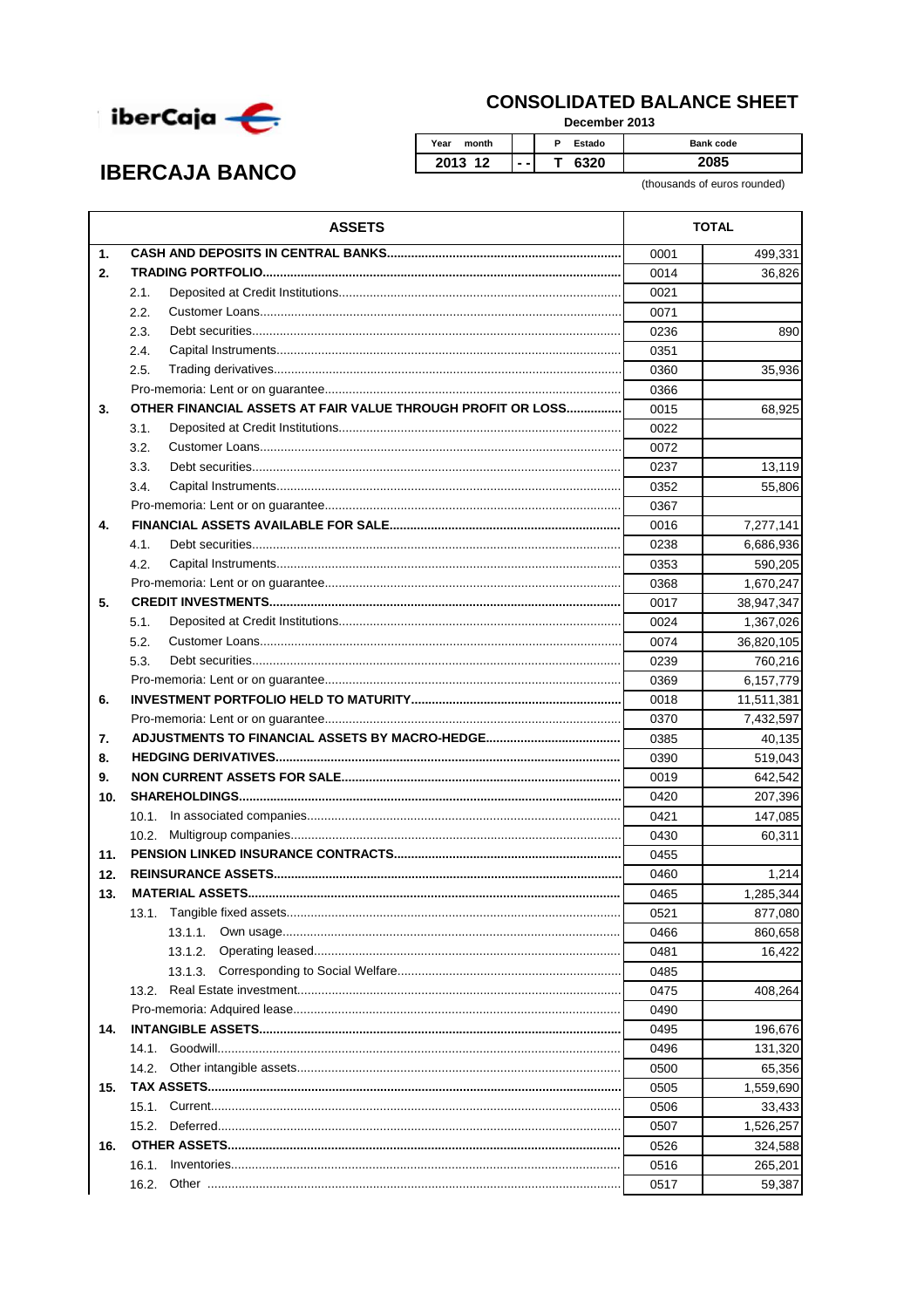

**IBERCAJA BANCO** 

## **CONSOLIDATED BALANCE SHEET**

December 2013

| Year<br>month |     | Estado<br>D | <b>Bank code</b> |
|---------------|-----|-------------|------------------|
| 2013 12       | - - | 6320        |                  |

(thousands of euros rounded)

|     |                    |                                                                      | 0550 | 63,117,579   |  |
|-----|--------------------|----------------------------------------------------------------------|------|--------------|--|
|     | <b>LIABILITIES</b> |                                                                      |      | <b>TOTAL</b> |  |
| 1.  |                    |                                                                      | 0565 | 27,546       |  |
|     | 1.1.               |                                                                      | 0553 |              |  |
|     | 1.2.               |                                                                      | 0571 |              |  |
|     | 1.3.               |                                                                      | 0616 |              |  |
|     | 1.4.               |                                                                      | 0766 |              |  |
|     | 1.5.               |                                                                      | 0795 | 27,546       |  |
|     | 1.6.               |                                                                      | 0800 |              |  |
|     | 1.7.               |                                                                      | 0861 |              |  |
| 2.  |                    | OTHER FINANCIAL LIABILITIES AT FAIR VALUE THROUGH PROFIT OR LOSS     | 0566 | 48,800       |  |
|     | 2.1.               |                                                                      | 0552 |              |  |
|     | 2.2.               |                                                                      | 0572 |              |  |
|     | 2.3.               |                                                                      | 0617 | 48,800       |  |
|     | 2.4.               |                                                                      | 0767 |              |  |
|     | 2.5.               |                                                                      | 0842 |              |  |
|     | 2.6.               |                                                                      | 0862 |              |  |
| 3.  |                    |                                                                      | 0568 | 52,975,734   |  |
|     | 3.1.               |                                                                      | 0554 | 4,855,479    |  |
|     | 3.2.               |                                                                      | 0574 | 4,197,762    |  |
|     | 3.3.               |                                                                      | 0619 | 39,991,664   |  |
|     | 3.4.               |                                                                      | 0769 | 2,995,125    |  |
|     | 3.5.               |                                                                      | 0844 | 567,520      |  |
|     | 3.6.               |                                                                      | 0865 | 368,184      |  |
| 4.  |                    |                                                                      | 0890 | 6,474        |  |
| 5.  |                    |                                                                      | 0895 | 297,464      |  |
| 6.  |                    |                                                                      | 0569 |              |  |
| 7.  |                    |                                                                      | 0910 | 6,333,643    |  |
| 8.  |                    |                                                                      | 0915 | 261,821      |  |
|     | 8.1.               |                                                                      | 0916 | 152,267      |  |
|     | 8.2.               |                                                                      | 0922 | 5,949        |  |
|     | 8.3.               |                                                                      | 0923 | 22,382       |  |
|     | 8.4.               |                                                                      | 0927 | 81,223       |  |
| 9.  |                    |                                                                      | 0930 | 442,330      |  |
|     | 9.1.               |                                                                      | 0931 | 6,786        |  |
|     | 9.2.               |                                                                      | 0932 | 435,544      |  |
| 10. |                    |                                                                      | 0941 |              |  |
| 11. |                    |                                                                      | 0956 | 113,830      |  |
| 12. |                    |                                                                      | 0961 |              |  |
|     |                    |                                                                      | 1000 | 60,507,642   |  |
|     |                    | <b>NET WORTH</b>                                                     |      | <b>TOTAL</b> |  |
| 1.  |                    |                                                                      | 1020 | 2,477,750    |  |
|     | 1.1.               |                                                                      | 1021 | 2,611,730    |  |
|     |                    | 1.1.1.                                                               | 1022 |              |  |
|     |                    | 1.1.2.                                                               | 1027 | 2,611,730    |  |
|     | 1.2.               |                                                                      | 1030 |              |  |
|     | 1.3.               |                                                                      | 1031 |              |  |
|     |                    |                                                                      |      | $-104,597$   |  |
|     |                    | 1.3.1.                                                               | 1033 | $-45,375$    |  |
|     |                    | Reserves/ losses from companies accounted by Equity method<br>1.3.2. | 1036 | $-59,222$    |  |
|     | 1.4.               |                                                                      | 1040 |              |  |
|     |                    | 1.4.1.                                                               | 1041 |              |  |